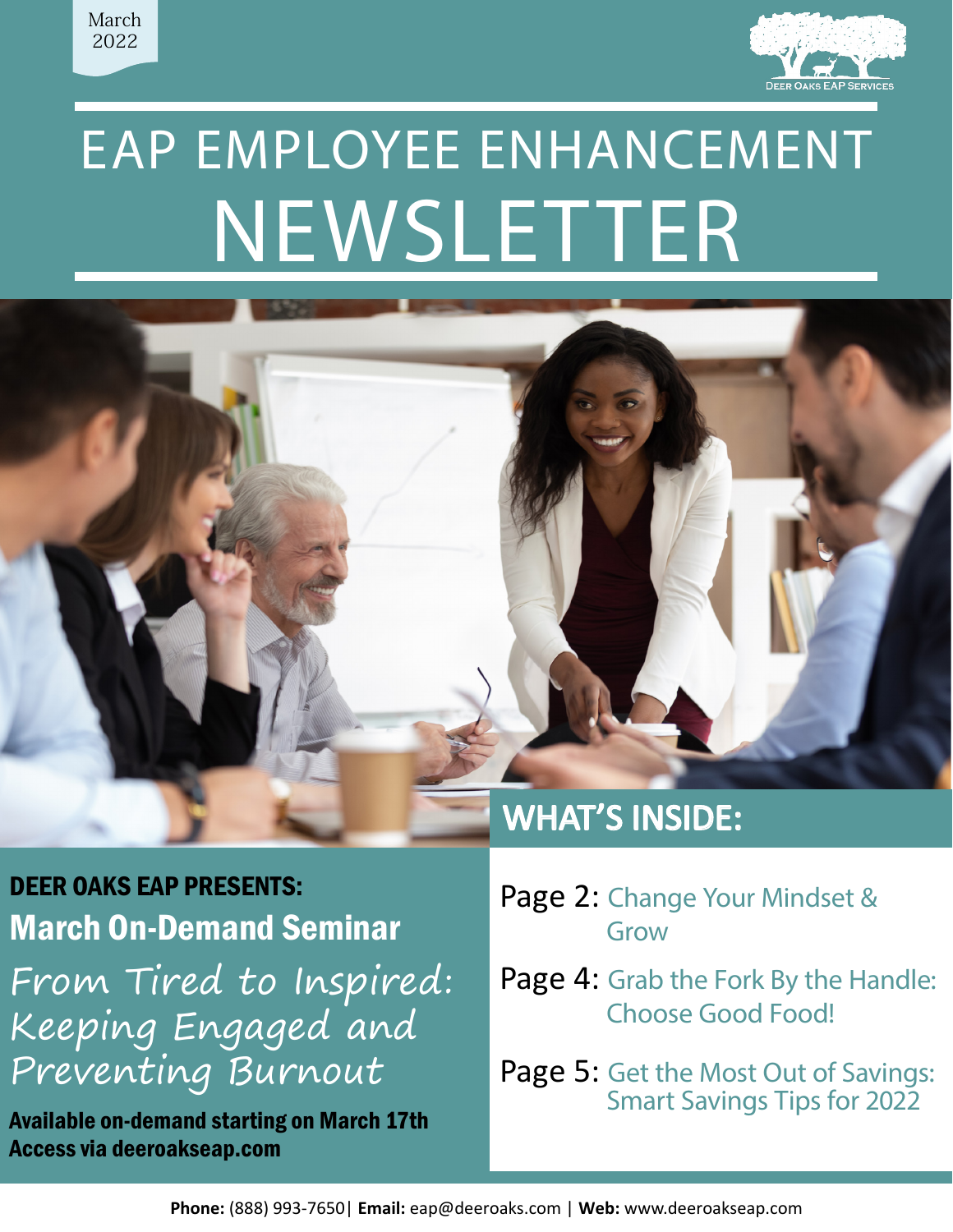# <span id="page-1-0"></span>Change Your Mindset and Grow

When psychologist Carol Dweck was studying how children respond to new challenges, she noticed something interesting. Some hung back or gave up easily while others appeared to enjoy the experience, persisting even after repeated failures. She and her research colleagues came up with a model to explain the differences they were observing: fixed and growth mindsets.

Dweck's mindset model has proved to be a valuable tool for understanding adult behavior, too. You can use it in your own life to learn, stretch your abilities, and grow for greater success.

#### **What is a fixed mindset?**

A fixed mindset is the belief that your intelligence, abilities, and other qualities are set, or have limits that can't be overcome, even with effort. A fixed mindset can be reinforced in school or through life experiences when someone tells you that you're either good at or not good at something. That might be math, writing, singing, sports, social relationships, or anything else.

When you have a fixed mindset and are faced with a new task, you have a tendency to either prove that you can do it well—demonstrating your ability—or avoid it—to hide a possible weakness. When you try and fail, you're not likely to persist. Your inner voice tells you that this is one of those things you're just not good at and are unlikely to master no matter how hard you try. With a fixed mindset, it's more comfortable to give up in the face of failure than to keep trying.

With a fixed mindset, your goal is to show off your natural strengths and hide your natural deficiencies. That can limit you and keep you from trying new things, learning, and growing. It can be a real obstacle when you're faced with a significant change.

#### **What is a growth mindset?**

A growth mindset is the belief that you can hone your intelligence, abilities, and other qualities with practice, training, and help from others. With a growth mindset, you understand that people have different talents and strengths, but that these are just the starting point and can be built on and improved. They are the floor rather than the ceiling.

When you have a growth mindset, you welcome new challenges as opportunities to learn and grow. Trying and failing is not discouraging enough to stop you. Rather, each attempt is a learning experience, informing your next effort. When you can't overcome a problem, you don't hide your failure. Instead, you examine what went wrong and try again with a different approach. You might ask for help and guidance from someone with more experience or expertise.

With a growth mindset, you're less concerned with what others might think of your failed attempts than with what you can learn from those failures as you try again.

### **Everyone moves between fixed and growth mindsets.**

A key to benefiting from the concept of fixed and growth mindsets is to understand that people are not all one or the other. As Dweck explained in a 2016 interview in The Atlantic, "...nobody has a growth mindset in everything all the time."1

You might have a growth mindset when engaged in some activities, but a fixed mindset in others. You might have a growth mindset when you're calm and well rested, and a fixed mindset when you're tense or exhausted. Think how you might behave under extreme time pressure compared to when you're working with more time. Think, too, about how you might approach different activities, such as public speaking, playing a musical instrument, solving a business problem using higher levels of math, or looking at the programming code behind a website. In some activities and at some times, your curiosity and drive to learn might have the upper hand—a growth mindset. In other situations, your fixed mindset might take charge.

### **How Adopting a Growth Mindset Can Help You Succeed**

Adopting a growth mindset in more areas of your life whether it's work, relationships, creative endeavors, or anything else—can lead you to new knowledge and new skills while deepening your understanding of who you are and all you can be. Recognizing the situations and triggers that tend to push you into a fixed mindset can help you be more self-aware and better able to consciously change for the better.

The more you approach life with a growth mindset, the better you'll be at overcoming obstacles, navigating change, and seizing new opportunities. In short, cultivating a growth mindset can help you thrive in all aspects of your life, especially when faced with new challenges.

Charles Kettering, one of the most successful inventors of all time (his 186 patents include the electric starter for cars, an incubator for premature infants, and ways to harness solar energy), wrote this: "Every great improvement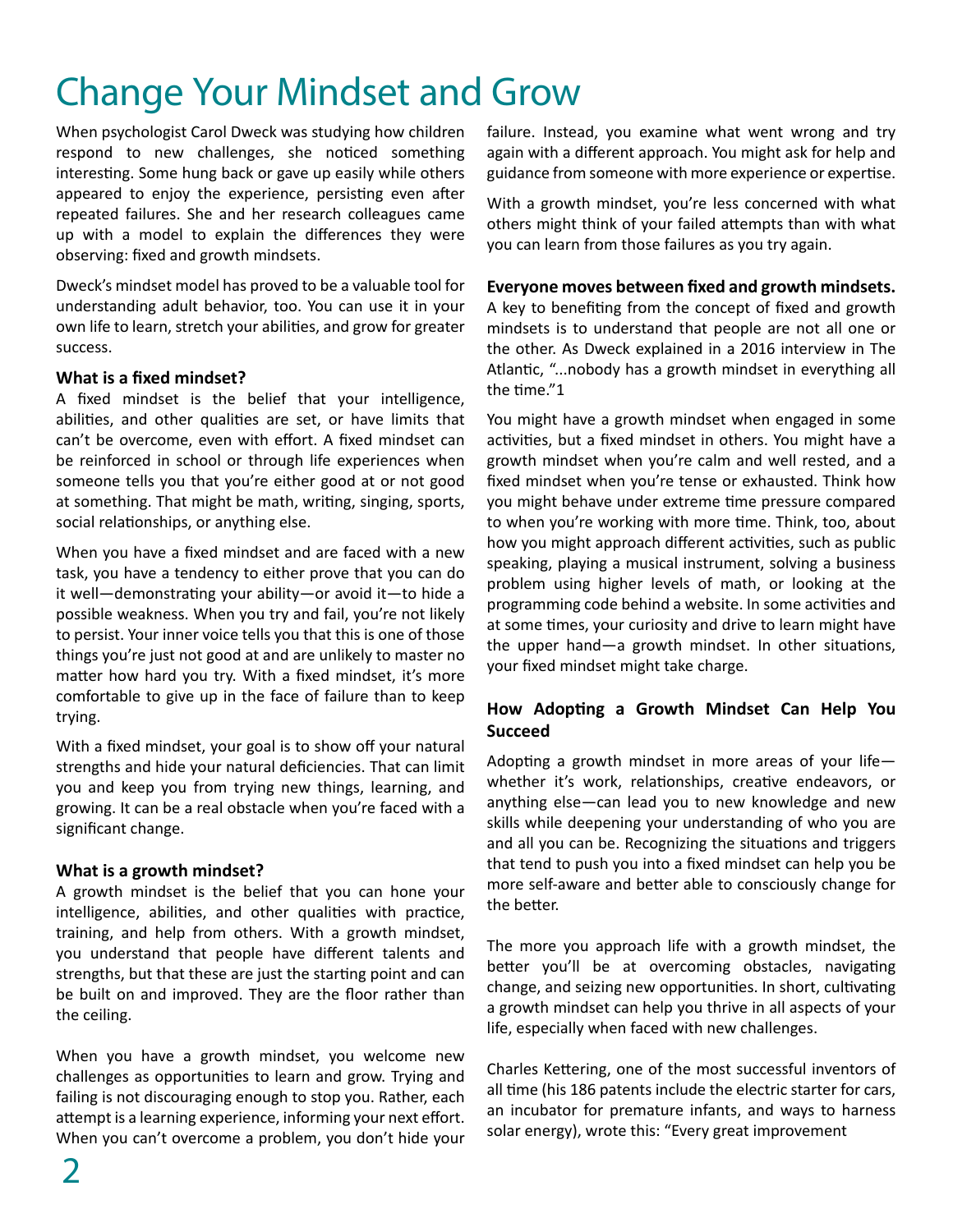has come after repeated failures. Virtually nothing comes out right the first time. One fails forward toward success."2

### **Ways to Get Into a Growth Mindset**

Accepting that you operate in both fixed and growth mindsets is the first step in using this concept to your advantage. The next is to notice when you shift between the two mindsets. Even if you are a person who is naturally curious, open to new experiences, and driven to learn, you're bound to face situations or have times when you feel insecure and defensive. Those might include criticism, conflict, or failed efforts. These are the triggers that push you into a fixed mindset. Pay attention to your fixed-mindset triggers. When you catch yourself giving up too easily or trying too hard to show off known abilities, make a conscious effort to get yourself into a growth mindset—experimenting, taking risks, and learning from your attempts and failures.

Moving to a growth mindset is a journey that takes time and requires self-examination. Here are some ways to help yourself along that path:

- When faced with an obstacle or a setback, pause and consider the opportunities it might present.
- When you try something and it doesn't work out as expected, examine what went wrong. Adjust your approach and try again.
- When you find yourself focusing narrowly on the negatives of a situation, expand your view to look at other possibilities. Is this a roadblock, or just new information that gives you a clearer picture of reality? How might you respond creatively to make progress?
- When fear of failure keeps you from trying something new, consider how you might benefit from learning a new skill. Think, too, about the worst outcome, should you try and fail. It's usually not such a big deal, even if it takes a few failed attempts to make progress.
- If everything you do comes easily, you're probably avoiding important challenges and opportunities. Seek out assignments and activities that stretch you and make you a bit uncomfortable.
- Commit yourself to lifelong learning. Learning doesn't stop when you leave school. Cultivate your curiosity, too. Learning can be fun.
- If you're stuck, ask for help. It's not an admission of failure. It's a sign that you're committed to succeeding.

Be tenacious. The important successes in life take hard work. They often require that you overcome obstacles and make many failed attempts, sometimes a great many, before you succeed.

### **For More Information**

Mindset: The new psychology of success (By C.S. Dweck, 2006, 2016), Random House.

"What Having a 'Growth Mindset' Actually Means," Harvard Business Review (By C.S. Dweck, January 13, 2016). https:// hbr.org/2016/01/what-having-a-growth-mindset-actuallymeans

"How Praise Became a Consolation Prize," The Atlantic (Interview with Carol Dweck. By C. Gross-Loh, December 16, 2016).

https://www.theatlantic.com/education/archive/2016/12/ how-praise-became-a-consolation-prize/510845

#### **References**

Gross-Loh, C. (2016, December 16). How praise became a consolation prize. The Atlantic. Retrieved November 2, 2021, from https://www.theatlantic.com

Kettering, C. (1944, February). Education begins at home. In DeWitt & Lila Acheson (Eds.), Wallace (Author), Reader's Digest.

*Source: Morgan, H. (2021, October). Change your mindset and grow (C. Meeker & B. Schuette, Eds.). Raleigh, NC: Workplace Options.*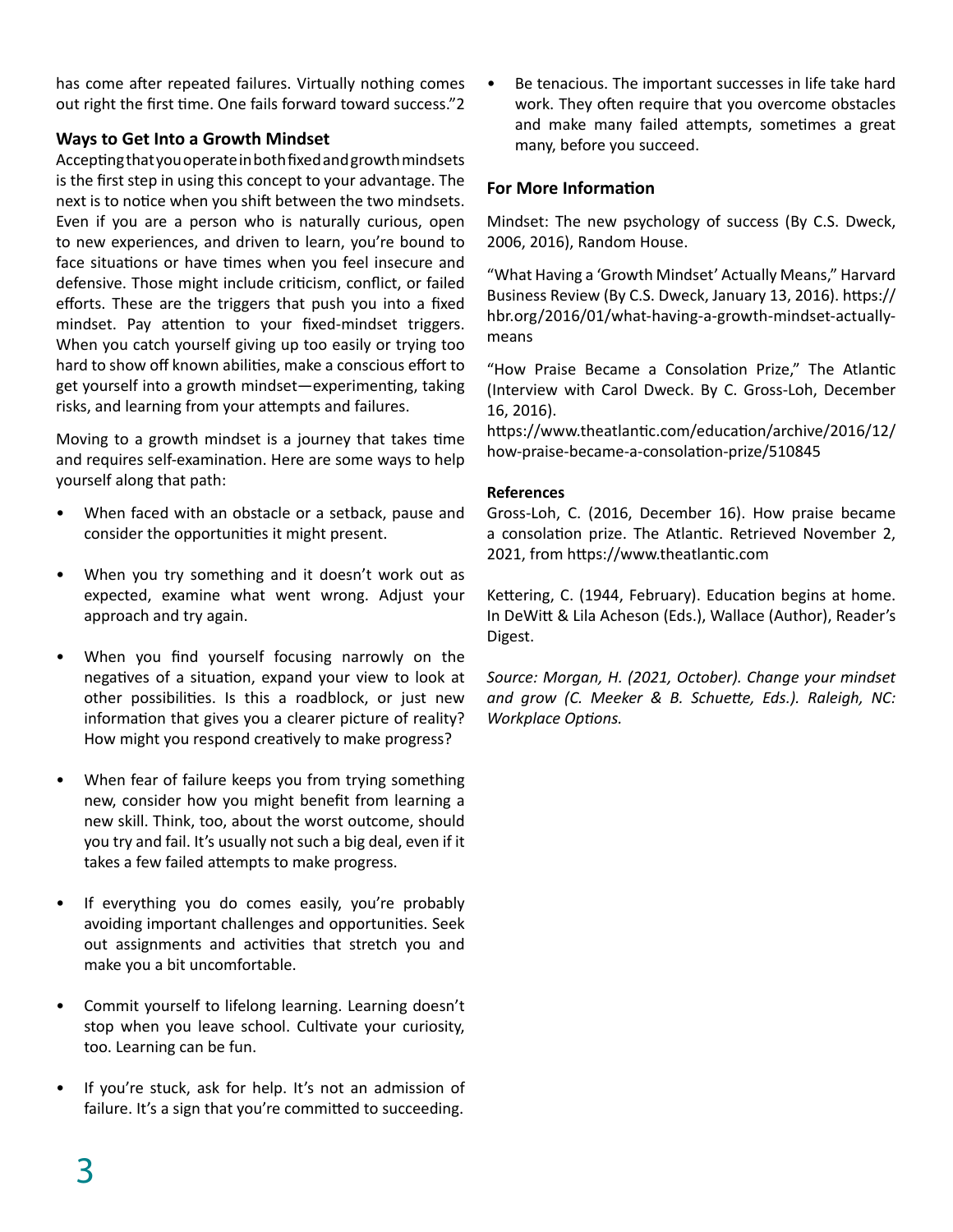# <span id="page-3-0"></span>National Nutrition Month March 2022

# Grab the Fork By the Handle: Choose Good Food!

## **Eat more fruits and vegetables.**

March is National Nutrition Month, and having a healthy diet and exercising are components of a healthy lifestyle. A recent study by the Centers for Disease Control and Prevention (CDC) showed when, where, and how adults and children in the United States have a healthy diet.1 People who do not eat enough fruits and vegetables can take small steps to meet the recommended daily amount, such as adding more fruits to your usual breakfast or more vegetables to your meals. Having a diet rich in fruits and vegetables can help reduce the risk of many of the main causes of illness and death, add important nutrients to your diet, and help control your weight.

The recent CDC study shows that adults consume most of their fruits during breakfast and as a snack, and eat less than the recommended amounts.1 People who do not consume enough fruit may try to add more to their breakfast or their snacks, such as a small apple or banana. On the other hand, children tend to eat fruits throughout the day. Children who aren't meeting their daily required portions could add more fruit to their breakfast, lunch, or snacks.

Adults and children tend to eat most of their vegetables at dinnertime. However, people who do not eat enough vegetables could try adding them to their salad at lunchtime or to their sandwich (e.g. slices of tomatoes or small carrots), or they could mix them with what they eat at dinner (e.g. add broccoli to the noodles).

# **Are you consuming enough fruits and vegetables daily?**

The amount of fruits and vegetables you should eat varies by age, sex, and activity level. Click on the links below to find out how much fruit (https://www.choosemyplate.gov/ fruit) and vegetables (https://www.choosemyplate.gov/ vegetables) you need to consume every day.

You can also check the latest edition of the Dietary Guidelines for Americans. These recommendations were created to provide a better understanding of food and nutrition, so that you can make informed decisions about healthy foods and drinks. They also give you the flexibility to choose healthier foods that are right for you and your family. The 2020–2025 Dietary Guidelines for Americans is available at https://ww.dietaryguidelines.gov.

The Division of Nutrition, Physical Activity, and Obesity of the CDC supports the people of the United States in their attempt to have good health by working in the following environments:

- Educational centers for child care providers—CDC works in each state to help education and child care providers meet national nutrition standards.
- Schools-CDC partners with collaborators nationwide to increase the number of salad buffets donated to schools by the private sector.
- Work sites—CDC offers help on how to adopt and implement healthy food-service guides at work sites.
- Food retail stores in the community—Full-service grocery stores, farmers markets, and other retailers that sell healthier foods and beverages, such as fruits, vegetables, whole grains, and low-fat dairy products, are not found in all neighborhoods. CDC collaborates with states and communities to increase healthier food options in these community retail environments.

#### *Reference*

1. Moore, L.V., Hamner, H.C., Kim, S.A., & Dalenius, K. (2016, October). Common ways Americans are incorporating fruits and vegetables into their diet: Intake patterns by meal, source and form—National Health and Nutrition Examination Survey 2007– 2010. Public Health Nutrition, 19(14), 2535–2539. doi: 10.1017/ S1368980016000586

*Source:* U.S. Centers for Disease Control and Prevention (CDC), National Center for Chronic Disease Prevention and Health Promotion (NCCDPHP), Division of Nutrition, Physical Activity, and Obesity. (2019, November). Grab the fork by the handle: Choose good food! (B. Schuette, Trans.).